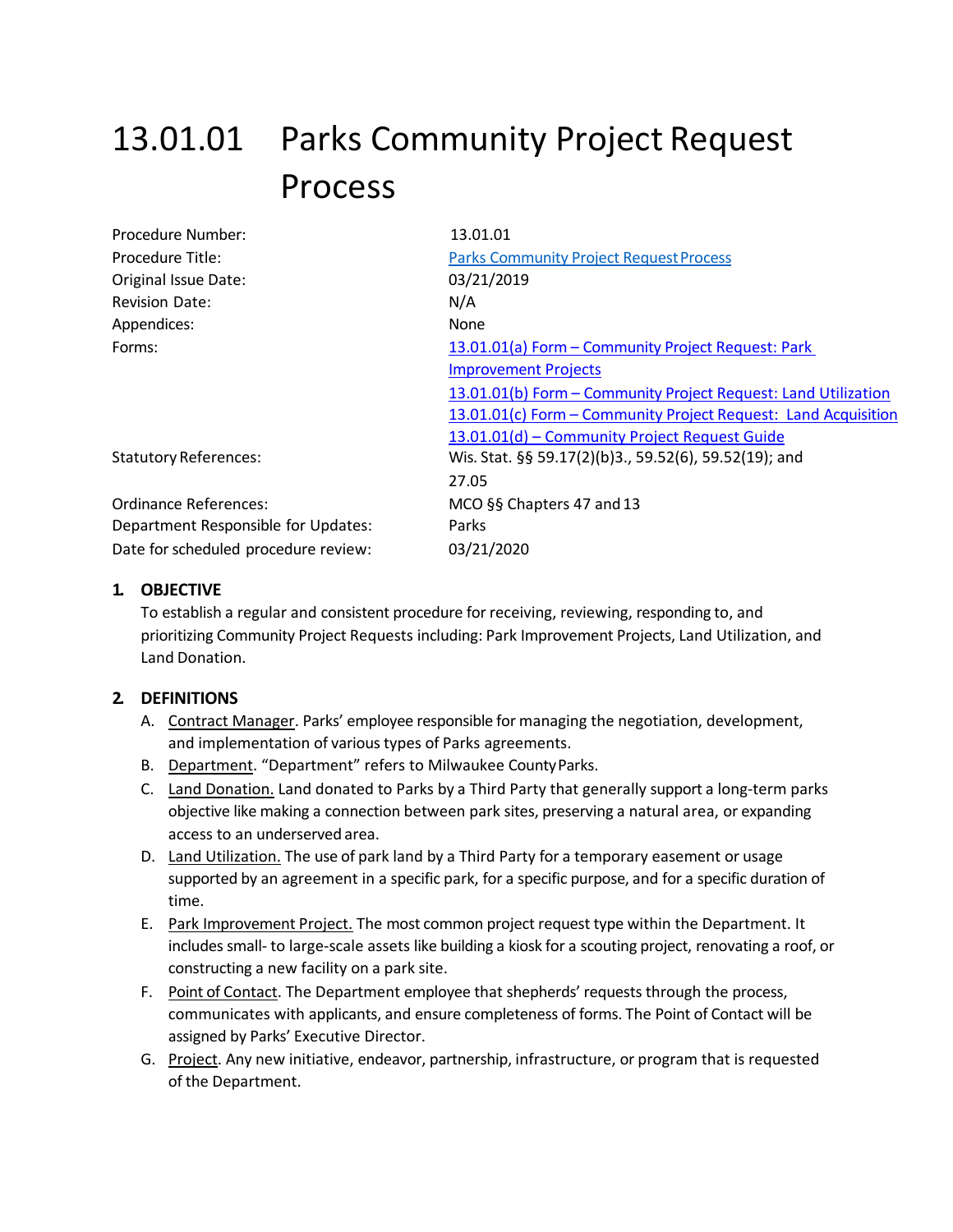- H. Review Committee. The entity within the Department, comprised of Parks' employees, which are tasked with reviewing and scoring all requests for Projects.
- I. Subject Matter Expert. A person, staff member, or consultant, who is an authority in a particular area ortopic.
- J. Third Party. Any entity, agency, unit of government, individual, or organization that is not a unit of Milwaukee County government.

# **3. PROCEDURE**

- A. General Process.
	- i. An appointed Point of Contact will be responsible for receiving and responding to Community Project Requests for Park Improvement Projects, Land Utilization, or Land Donation requests from Third Parties. The Point of Contact will ensure the completeness of submittals from Third Parties and organize regular Review Committee meetings.
	- ii. The Review Committee will meet to review and rank requests per the following occurrence: twice per year for Park Improvement Projects, four times per year for Land Utilization, and as needed for Land Donation. Projects that meet a minimum acceptable threshold will be recommended for approval.
	- iii. If a Project moves forward with support of the Review Committee and the Parks' Executive Director, a Subject Matter Expert will be assigned to work with the Third Party and other appropriate parties to further develop theProject.
	- iv. At the discretion of the Parks' Executive Director, Projects will be recommended for approval to the appropriate authorities within MilwaukeeCounty government.
- B. Intake & Fees.
	- i. Third Parties will complete the appropriate, fillable, online form that is publicly accessible through the Department's website. The forms request an accurate and thorough description of the Project such that the Review Committee can make an informed decision.
	- ii. Park Improvement Projects and Land Donation requests will not have a submittal review fee. However, Land Utilization requests will have a submittal review fee because of the intensive nature of this type of review and demands on staff time.
	- iii. The Point of Contact will respond to requests from Third Parties, communicate the review process and estimated timelines, and receive and organize Project submittals.
- C. Review.
	- i. The Review Committee will include Parks' senior leadership team and staff Subject Matter Experts from Parks three primary divisions including Administration and Planning, Operations and Trades, and Recreation andBusiness Services.
	- ii. Per the occurrences outlined above, the Review Committee will meet to review all received requests, scoring every Project based on an objective, pre-determined scoring criteria.

# D. Response.

- i. If a Project meets the minimum scoring threshold:
	- 1. The Review Committee will recommend the Project for approval by the Parks' Executive Director.
	- 2. Following the Review Committee's determination, and recommendation for approval, the Point of Contact will communicate with the Third Party to relay the outcome of their request, including the Project's score and other relevantinformation.
	- 3. If approved, a Parks' Subject Matter Expert will be assigned to work with the Third Party to further prioritize, refine, and develop the Project.